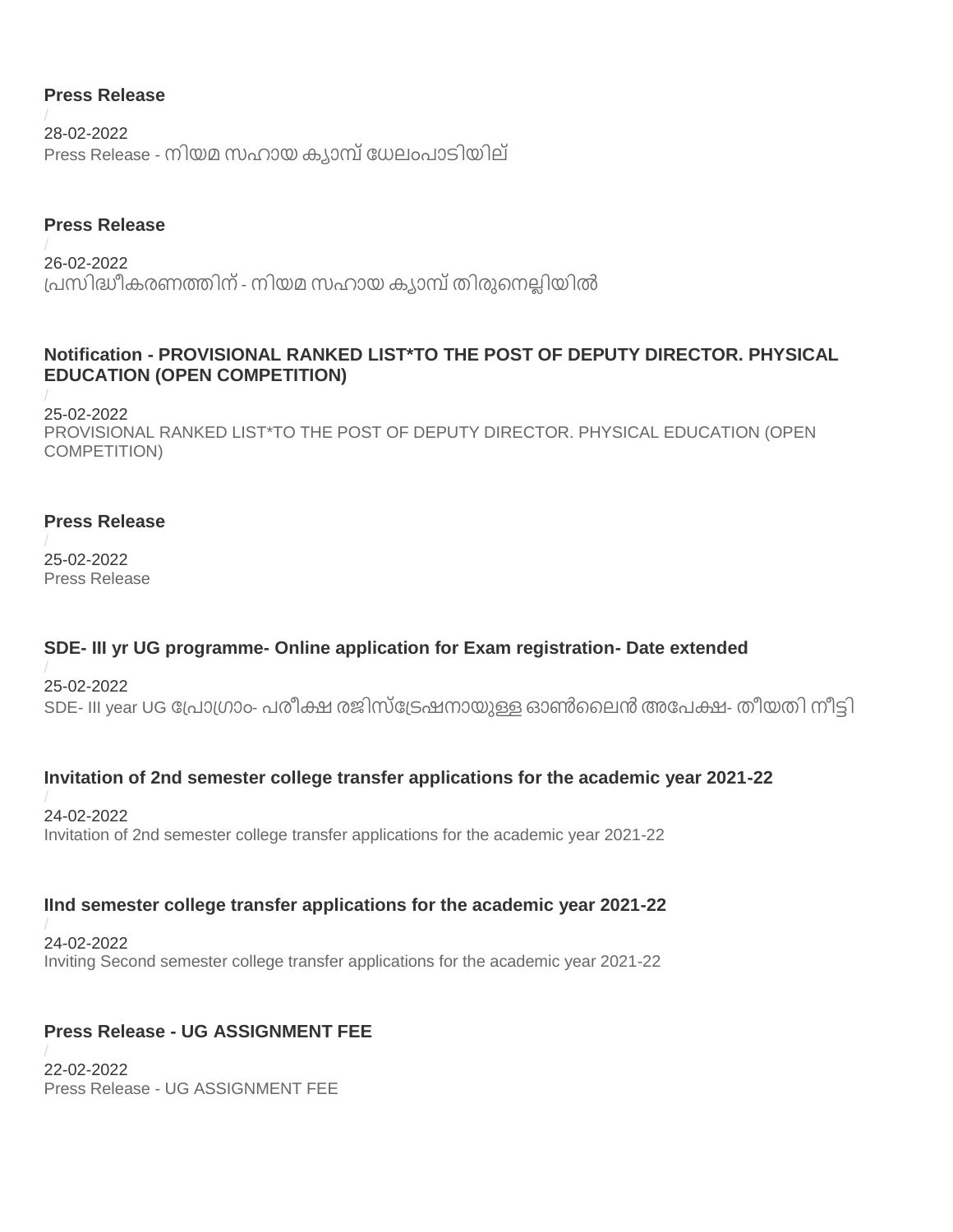#### **Advertisement for the post of Junior Research Fellow (JRF) – DST SERB Funded Research Project (SRG/2021/001098)**

18-02-2022 [Advertisement for the post of Junior Research Fellow \(JRF\) –](https://www.kannuruniversity.ac.in/media/documents/JRF_advertisement.pdf) DST SERB Funded Research Project [\(SRG/2021/001098\)](https://www.kannuruniversity.ac.in/media/documents/JRF_advertisement.pdf)

#### **Guidelines for submitting application for Grace Marks**

17-02-2022 [Guidelines for submitting application for Grace Marks](https://www.kannuruniversity.ac.in/media/documents/Grace_Mark_2019-21_2.pdf)

## **Private Registration I Semester UG November 2020-Assignment Submission**

16-02-2022 [Private Registration I Semester UG November 2020-Assignment Submission](https://www.kannuruniversity.ac.in/media/documents/Ist_Sem_Assignment.pdf)

#### **SDE- Contact class on 2022 Feb 19, 20**

16-02-2022 SDE- [Contact class on 2022 Feb 19, 20](https://www.kannuruniversity.ac.in/media/documents/Contact_class_CylAlGV.pdf)

#### **SDE III yr Exam Notification 2022**

14-02-2022 School of Distance Education - [Final year BA/BSc/BCom/BBA/BCA/BA Afsal Ul Ulama Examination March 2022-](https://www.kannuruniversity.ac.in/media/documents/SDE_III_yr_Exam_notfn_1.pdf) Exam Application invited - [Online Registration Started](https://www.kannuruniversity.ac.in/media/documents/SDE_III_yr_Exam_notfn_1.pdf)

#### **Acceptance of educational documents presented through DigiLocker-Letter from UGC**

09-02-2022 [Acceptance of educational documents presented through DigiLocker-Letter from UGC-forwarding](https://www.kannuruniversity.ac.in/media/documents/0790412_DigiLocker-Platform_001.pdf)

## **School of Distance Education - Contact Class**

09-02-2022 School of Distance Education - [Contact Class on 12th & 13th of February](https://www.kannuruniversity.ac.in/media/documents/contact_clss1213.pdf)

## **Conduct of College/Campus Union Election 2021-22 - Bye-Laws & Lyngdoh**

09-02-2022 [Conduct of College/Campus Union Election 2021-22 -](https://www.kannuruniversity.ac.in/media/documents/Bye-Laws__Lyngdoh.pdf) Bye-Laws & Lyngdoh